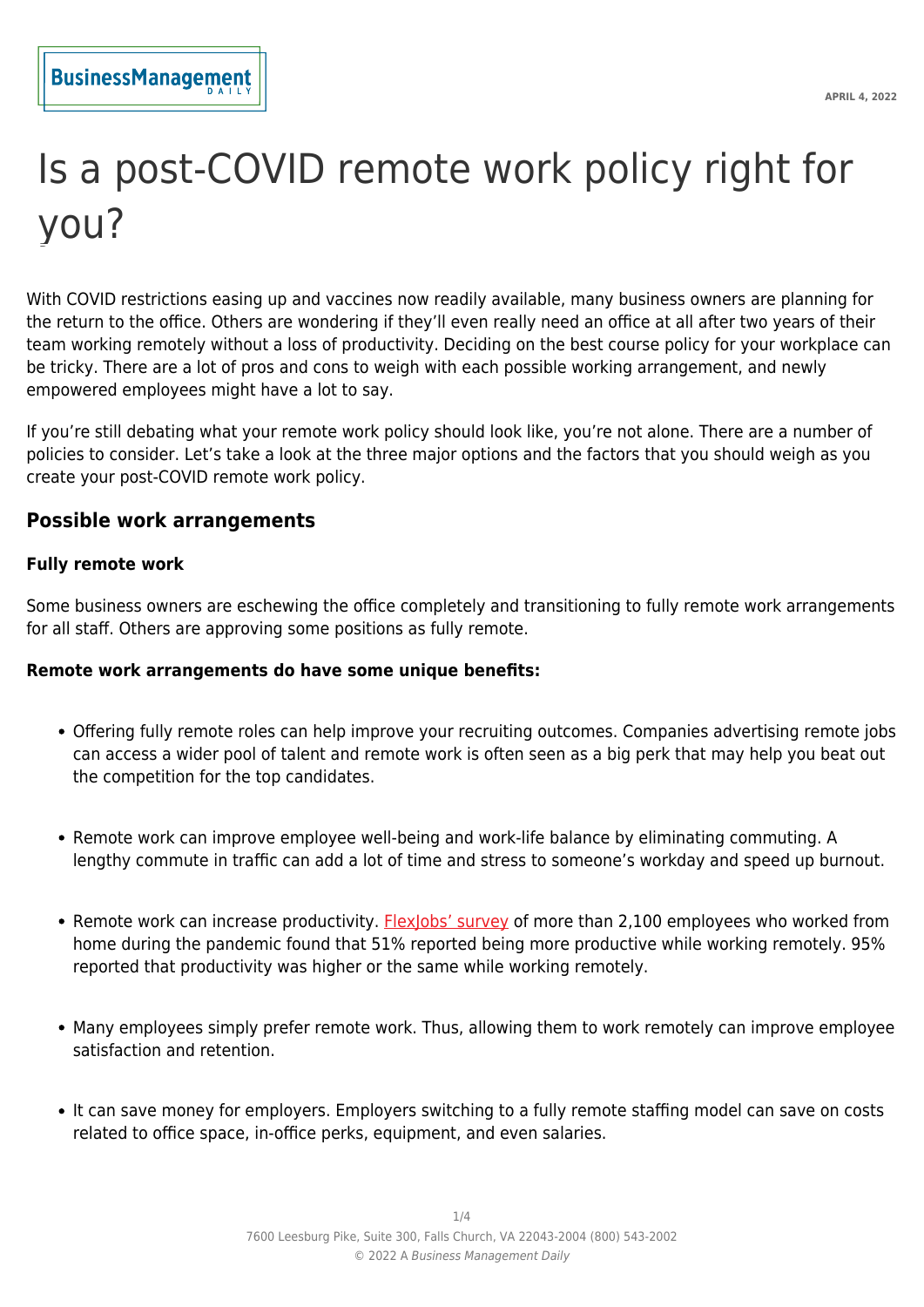However, that's not to say that a fully remote workforce will be right for every business. In fact, a partially remote workforce is often more appropriate. You want to allow employees to work in their preferred work environment, but some job duties will require employees to go to a physical worksite to interact with clients, coworkers, or use specialized equipment at times. Thus, the hybrid work model is also a strong option.

## **Hybrid work model**

A hybrid work model is a mix between a full work-from-home policy and an in-person work policy where teleworking is allowed for part of the workweek. This often looks like 3 days remote and two days in office, or vice versa. However, the split is up to the company's leadership. Some hybrid roles only require employees to work from the office one day a week or to simply come in for in-person client or staff meetings as needed.

Hybrid work offers many of the same benefits as remote work, including increased employee satisfaction, retention, and cost savings. [Global Workplace Analytics](https://globalworkplaceanalytics.com/telecommuting-statistics) estimates that an employer can save \$11,000 on average per year for each half-time telecommuter.

Hybrid work models are also sometimes used to describe working arrangements in which part of the workforce is remote and part of the staff goes to work in-person. This can be a good way to handle remote work when some departments or job roles cannot work remotely due to their job responsibilities, but others have roles that can be completed successfully from home.

Hybrid policies can also help you onboard and train employees more effectively. Many employers have new hires work in-person with a trainer or mentor for a few weeks and gradually start working partially or fully remotely as they learn the ropes and become more independent.

## **In-person only**

Some major companies such as Microsoft and Google plan to put an end to their remote work policies and have all staff return to the office to work together in-person again. Many companies, particularly in the tech space, invested a lot of resources into their physical workspaces and used this to attract candidates and promote their company culture. It can be hard to commit to a fully remote work policy when the office was previously such an integral part of your business. This isn't just true for tech giants, many start-ups also embraced the open concept offices with ping pong tables, fully stocked fridges, and frequent in-person team-bonding activities.

While the office perks themselves aren't necessarily a reason to return to the office, the teamwork and company culture may be. Some businesses do hands-on collaboration or more sporadic brainstorming sessions to elicit innovation. While virtual meetings can be highly interactive, it can be difficult to replicate the energy of an inperson meeting when it comes to sharing ideas to spark creativity and innovation.

Some employees also simply prefer the office. Working from home can come with a lot of distractions or interruptions, especially if other family members will be home during the workday. The office can also give employees more direct access to management, which may be preferable for employees that need more support or who want to make sure that their efforts are noticed.

It is also true that while remote work can provide greater work-life balance, some employees find that the lack of separation between their workspace and their home can cause problems when trying to disconnect. [65% of](https://www.apollotechnical.com/remote-work-burnout-statistics/) [remote workers](https://www.apollotechnical.com/remote-work-burnout-statistics/) report working more hours than they had while working in the office. Remote workers tend to be more likely to stay late or answer emails after work hours as they don't get the physical act of leaving the office like in-person workers do.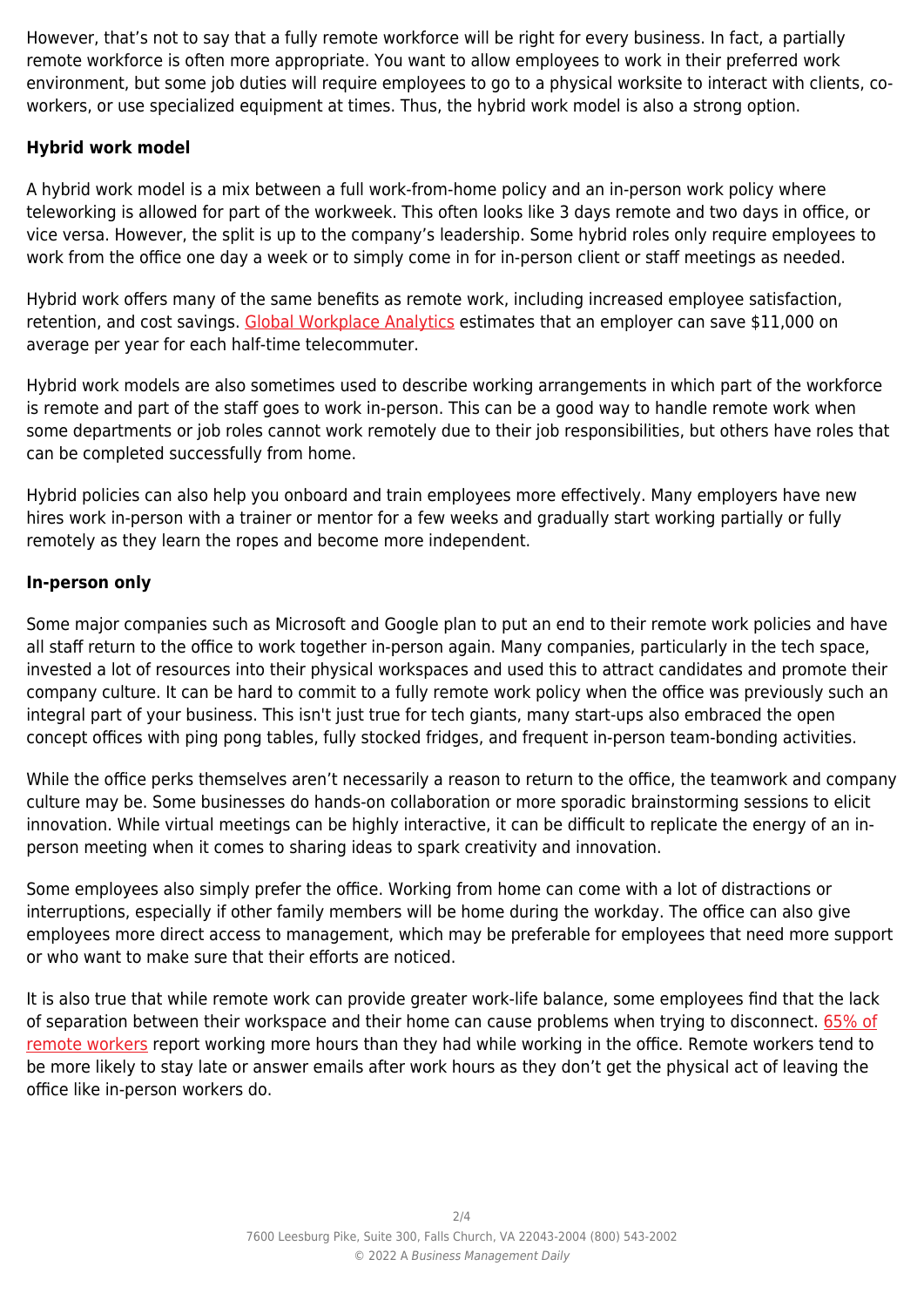# **How to pick the right policy for your business**

## **Consider your business needs**

Do employees need to be in a physical worksite to collaborate or complete their tasks? If employees have successfully maintained productivity while working from their home offices for the past two years, the answer may be no. Many of the meetings and collaborative efforts that previously required a physical presence in the office have been able to take place over virtual meetings.

However, some businesses may have needs that do not suit telecommuting. These are likely to be the businesses that operated on a partially remote or socially distanced basis during the peak of covid rather than going fully remote. On the other hand, some businesses have taken it a bit further and come to the decision that there is no longer a valid business need for a large office. If the investment in the building space is no longer practical or necessary, it may be time to permanently shift everyone to remote work.

You'll also want to examine your business needs to determine the best type of remote work policy, if that is the direction that you plan to take. Will everyone need to maintain the same work schedule? Or will you allow some flexibility around work hours for remote workers? Asynchronous remote work is gaining some traction, and you will also need to consider time zone differences if you plan to hire outside of your region or allow employees to move to other states and take their jobs with them.

#### **Know your team**

While business needs will often dictate what policies are practical, it's also important to know your team and how they work. Many employees reported an increase in productivity and well-being when they shifted to remote work during the pandemic. However, particularly social and collaborative teams may be feeling a lack of connection while operating as fully remote employees. If employees want more connection or hands-on support, a hybrid policy may be a good compromise.

## **Conduct a survey**

If you aren't sure where your employees stand on remote work options, ask them. Have human resources send out an anonymous survey, or include remote work questions on their employee engagement survey.

If employees truly do not want to return to the office full-time, it's a bad idea to force them to. In the [Qualtrics](https://www.qualtrics.com/ebooks-guides/employee-experience-trends-2022/https://www.qualtrics.com/ebooks-guides/employee-experience-trends-2022/) [2022 Employee Experience](https://www.qualtrics.com/ebooks-guides/employee-experience-trends-2022/https://www.qualtrics.com/ebooks-guides/employee-experience-trends-2022/) survey, 35% of employees reported that they would look for a new job if they were forced to work from the office full-time. With the current labor shortages and competitive recruiting environment, most businesses can't afford to lose over a third of their workforce.

## **Be flexible**

Regardless of the policy that you choose, it's important to be flexible, especially during the initial transition period if you are returning to the office full or part-time. The coronavirus pandemic is not completely over, so even as restrictions ease, it's important for employers to be understanding of temporary changes or setbacks. Employees may run into childcare difficulties if there is a covid outbreak at their child's school or daycare center that requires a quarantine period or closure. Flexible working arrangements, including remote work, may also qualify as disability accommodations under the ADA in some circumstances.

If your policy is that employees need to be in office for a certain number of days, include a line in the policy that exceptions will be considered by human resources or management on a case-by-case basis. Have a clear approval system in place to make that process fair and transparent for everyone.